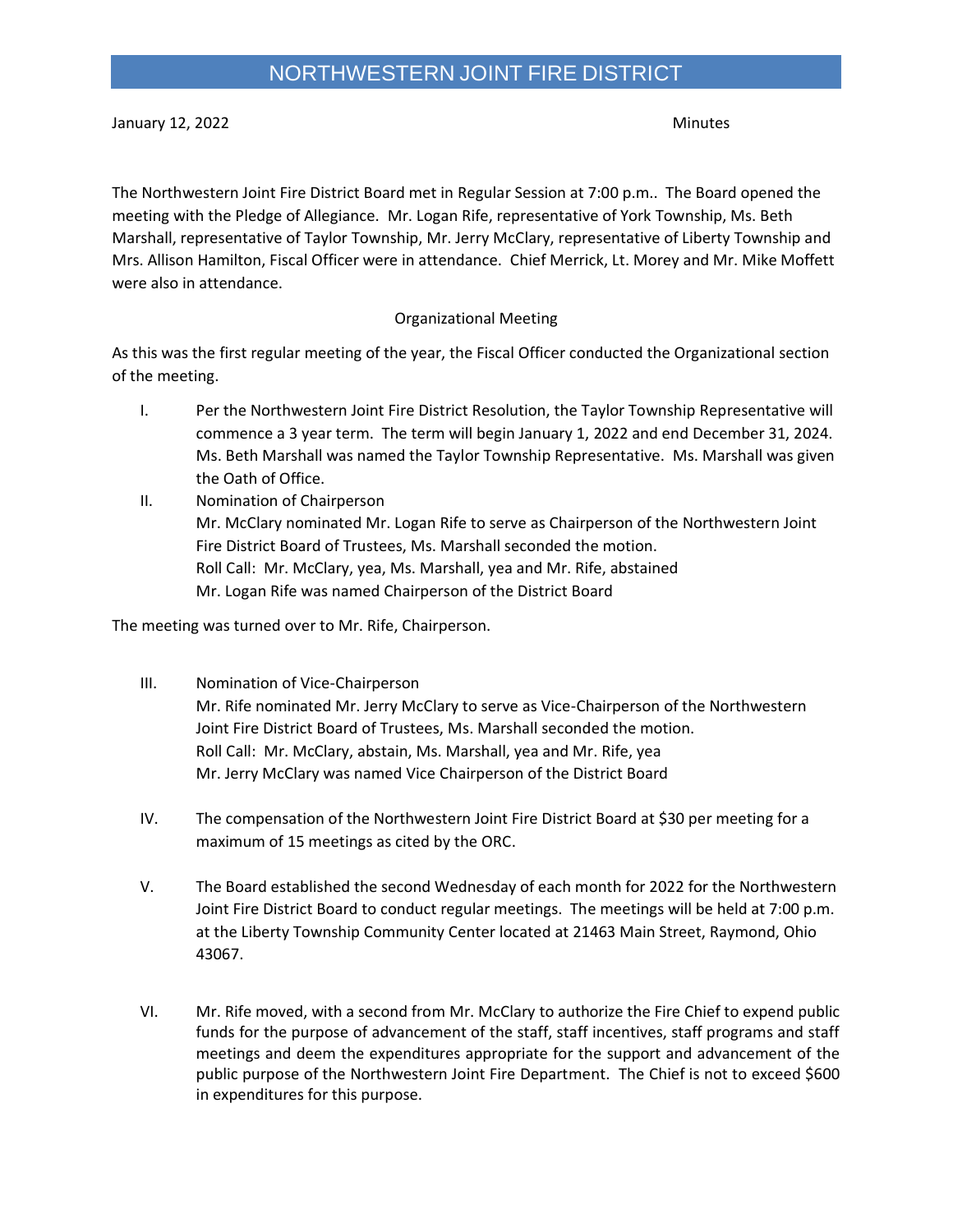## NORTHWESTERN JOINT FIRE DISTRICT

The Board asked Chief Merrick to attend the Solar Farm meetings as a District Representative.

## Regular Meeting

The Board reviewed the December 8, 2021 minutes.

VII. Mr. McClary made a motion to accept the minutes; Mr. Rife seconded the motion. All were in favor.

Ms. Hamilton provided the Board with the 2021 December Bank Reconciliation, 2021 year end financial numbers, along with the 2022 appropriations, 2022 estimated resources. In addition, the Board was provided Purchase Orders and Blanket Certificates for daily operational expenses. Ms. Hamilton noted there were voided checks as listed due to a printer misfeed.

Ms. Hamilton pointed out the total 2021 receipts for the District was \$998,069.00 for the Fire Fund and \$38,817.00 for the EMS fund. 2021 expenditures were \$710,548 for the Fire Fund and \$897 for the EMS Fund. The 2021 carryover was a total of \$744,724.00 (\$706,804 Fire & \$37,919 EMS). In further discussion, Ms. Hamilton projected the 2022 resources to be estimated at a total of \$2,500,000.00. The 2022 resources are based on the carryover and the Levy funds. The District is currently operating on the carryover monies until Levy funds are collected.

VIII. Mr. McClary made a motion to accept the Fiscal Officer's Financial Report; including the Purchase Orders/Blanket Certificates, payments. Mr. Rife seconded the motion. All were in favor.

Chief Merrick presented his report to the Board. The Department responded to 33 calls of which 2 were house fires in which the victims lost everything. He and his staff are helping to coordinate efforts for donations to the families. The Department logged in over 70 hours of training. Shifts were filled 77% of the time.

The Department participated in the Shop with a Hero program.

The Chief has been working on applying for grants. The Fiscal Officer will make adjustments to the resources and appropriations to accommodate the grants.

There is continued difficulties in changing over the Verizon account. There has been several attempts made with no success. Chief Merrick is going to go in person to the Verizon store in a last attempt to get the account resolved. As the equipment currently on the trucks is outdated, it may in the best interest of the Department to start with a new account and equipment.

The Chief is meeting with Gordon Flesch to look at multi-function copiers.

The Chief is working on a Department function; scheduled for March 12<sup>th</sup>.

He and his staff are working on finalizing the Full Time package. Advertisement for the open positions has taken place and to date 9 applications have been received. He would like to use the Ohio State Fire Chiefs network to advertise the positions. This would cost \$75.

Lt. Morey and Lt. Heminger have been working on the online truck check program.